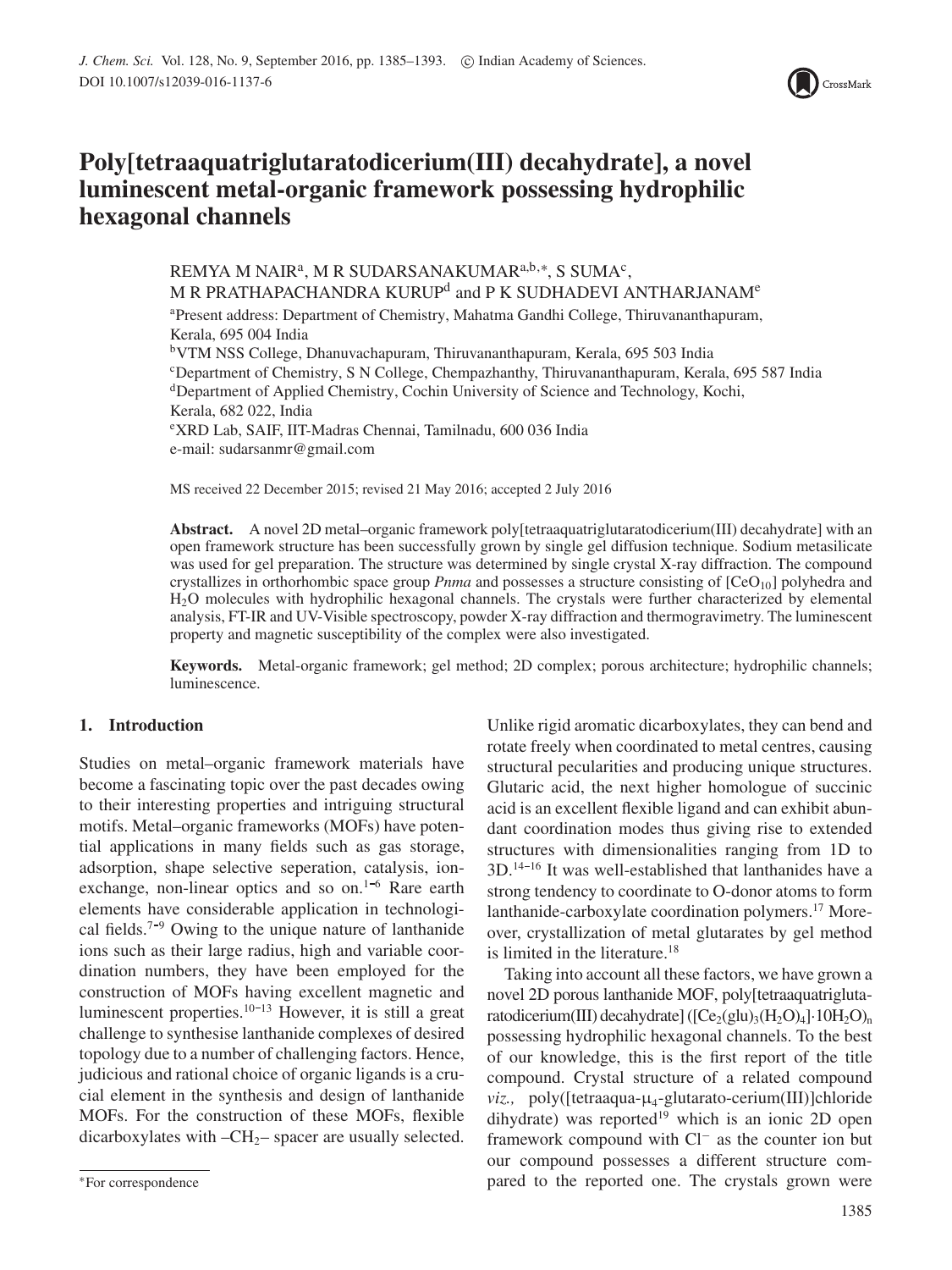further characterized by elemental analysis, FT-IR and UV-Visible spectroscopy, thermogravimetry, powder X-ray and single crystal X-ray diffraction studies. The luminescent property and magnetic susceptibility of the complex were also investigated.

# **2. Experimental**

# 2.1 *Materials and methods*

Glutaric acid (CDH) and cerium nitrate (CDH) were of AR grade and used without further purification. The carbon and hydrogen content present in the grown crystals were found using Elementer Vario–EL 111 CHNS analyzer. The FT-IR spectrum was recorded using KBr pellets on a Thermo Nicolet, Avatar 370 spectrometer in the range 4000–400 cm<sup>-1</sup>. Powder X-ray diffraction studies were carried out using a Bruker AXS D8 advance XRD with Cu K $\alpha$  radiation ( $\lambda = 1.54056$  Å). The solid state optical absorption spectrum was recorded using Varian Cary 5000 UV-VisibleNIR spectrometer in the range 200–1200 nm. The thermal analysis of the crystals was carried out using a Perkin Elmer Diamond TG/DTG analyzer instrument at a heating rate of 10◦C/min in nitrogen atmosphere. The photoluminescence spectra of the ligand and the complex were recorded using JY Horiba PL meter at room temperature. Magnetic susceptibility measurement of the sample was carried out using Sherwood Scientific MK-1 magnetic susceptibility meter.

## 2.2 *Growth procedure of*  $(\sqrt{C}e_2 \text{g} \ln \text{g}) (H_2O)_4$ *<sup>1</sup>·10H<sub>2</sub>O*)<sub>n</sub>

Single gel diffusion technique was used for growing quality crystals of  $( [Ce<sub>2</sub>(glu)<sub>3</sub>(H<sub>2</sub>O)<sub>4</sub>]+10H<sub>2</sub>O)<sub>n</sub>.<sup>20-22</sup>$ Silica hydrogel prepared from an aqueous solution of sodium metasilicate (SMS) was employed for this purpose. A series of experiments were conducted for obtaining good quality crystals and the optimum conditions for crystal growth are as follows: [glutaric  $\text{acid}$  = 1 M, [cerium nitrate] = 0.5 M, gel density = 1.04 g cm<sup>-3</sup> and pH = 5.5. Anal. Calcd for  $({[Ce<sub>2</sub>(glu)<sub>3</sub>(H<sub>2</sub>O)<sub>4</sub>]-10H<sub>2</sub>O)<sub>n</sub>: C, 19.50%; H, 4.98%.$ Found: C, 19.68%; H, 4.57%. FT-IR (KBr cm<sup>-1</sup>) 3413b, 1540vs, 1417vs, 2970w, 1058m, 645s. Magnetic moment ( $\mu$ , B.M.): 2.56.

# 2.3 *Single crystal X-ray diffraction analysis*

The single crystal X-ray diffraction studies were carried out using a Bruker AXS Kappa Apex2 CCD diffractometer at room temperature with graphite monochromated Mo K $\alpha$  ( $\lambda$  = 0.71073 Å) radiation. The unit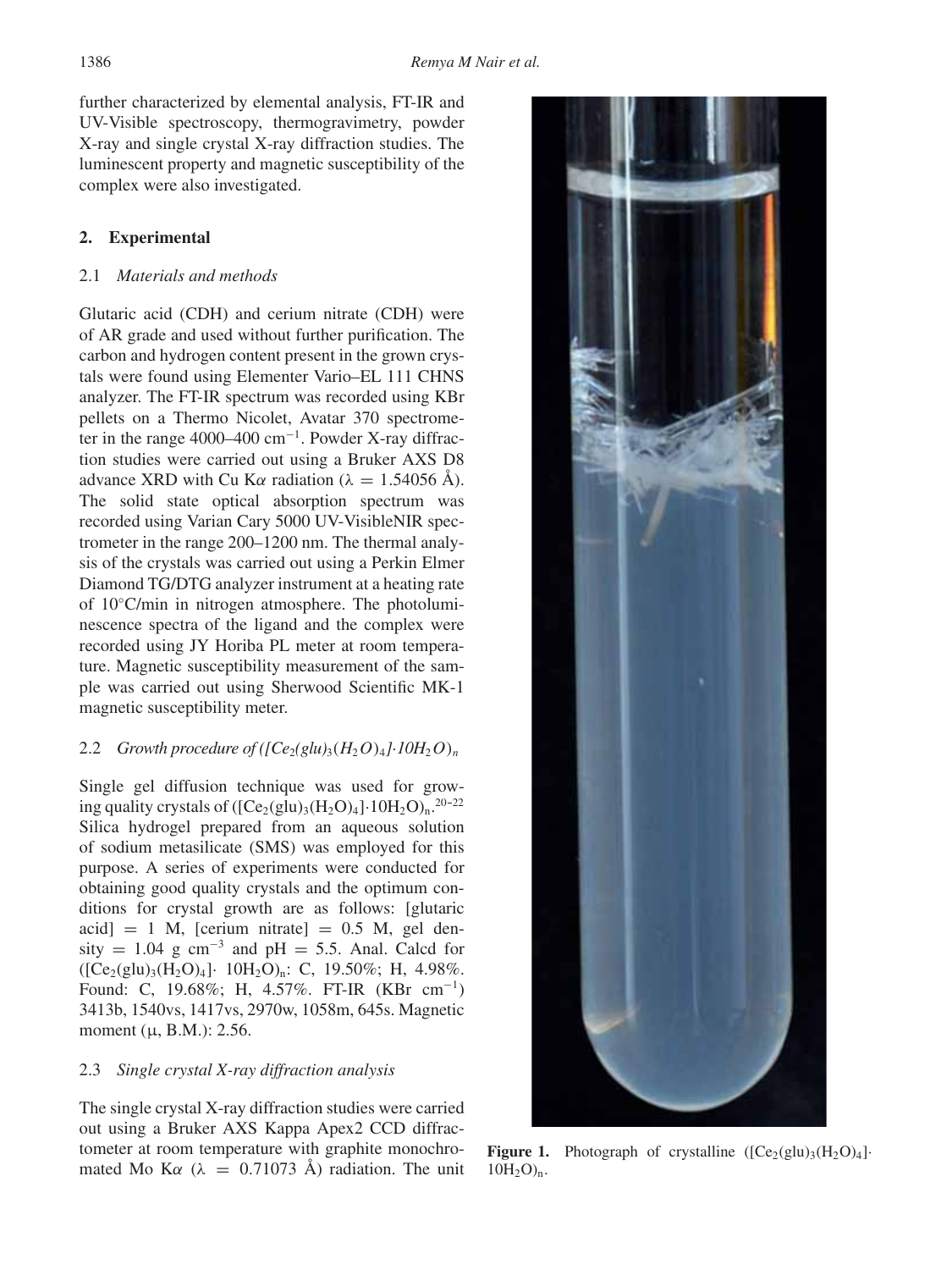cell dimensions and intensity data were recorded at 293 K. The program SAINT/XPREP was used for data reduction and APEX2/SAINT for cell refinement.<sup>23</sup> The structure was solved by SIR92 and refined by fullmatrix least squares on  $F^2$  using SHELXL-97 computer programs.24 All non-hydrogen atoms were refined with anisotropic thermal parameters. Carbon-bound Hatoms were placed in calculated positions and included in the refinement in the riding model approximation. The hydrogen atoms of the lattice water molecules could not be located in the difference Fourier map, and were not included in the structure. DIAMOND software version 3.1f was employed for structure plotting.25

## **3. Results and Discussion**

## 3.1 *Crystal growth*

Transparent, good quality single crystals essential for single crystal X-ray diffraction studies appeared at the gel interface after 5 days. Fully grown crystals were carefully separated from the gel interface, washed several times with distilled water to remove gel impurities and finally dried. Figure 1 shows the photograph of crystalline  $([Ce<sub>2</sub>(glu)<sub>3</sub>(H<sub>2</sub>O)<sub>4</sub>]\cdot 10H<sub>2</sub>O)<sub>n</sub>$ .

#### 3.2 *Powder X-ray diffraction studies*

Powder X-ray diffraction studies were carried out using a Bruker AXS D8 advance XRD with Cu Kα radiation ( $\lambda = 1.54056$  Å). The crystalline nature of the complex was confirmed from the well defined Braggs peaks at specific  $2\theta$  angles. The phase purity of the bulk sample was determined by comparing the powder XRD pattern with the simulated one obtained from single crystal X-ray diffraction data using the Mercury software.<sup>26</sup> Experimental and simulated powder X-ray diffractograms are shown in Figure 2. As shown, the peak positions of the experimental pattern of the complex match well with the simulated one, confirming that the complex had been obtained as pure crystalline phase. Slight differences observed may be due to the preferred orientation of the powder sample.

## 3.3 *Crystal structure of*  $\left(\frac{C_e}{glu}\right)$  $\left(\frac{H_2O}{4}\right)$ <sup>1</sup> $\cdot$ 10H<sub>2</sub>O)<sub>n</sub>

X-ray single crystal analysis reveals that the title compound is a 2D metal–organic framework possessing hydrophilic hexagonal channels with interconnected  $[CeO<sub>10</sub>]$  polyhedra. The compound crystallizes in orthorhombic *Pnma* space group. The corresponding unit cell parameters are  $a = 8.75270(10)$  Å,  $b = 30.9753(5)$  Å,  $c = 13.0054(2)$  Å,  $\alpha = \beta = \gamma = 90^{\circ}$ .



**Figure 3.** Asymmetric unit of  $((Ce<sub>2</sub>(glu)<sub>3</sub>(H<sub>2</sub>O)<sub>4</sub>)\cdot 10H<sub>2</sub>O)<sub>n</sub>$ .



**Figure 2.** Experimental and simulated X-ray diffractogram of  $[(Ce_2(glu)_3(H_2O)_4] \cdot 10H_2O)_n$ .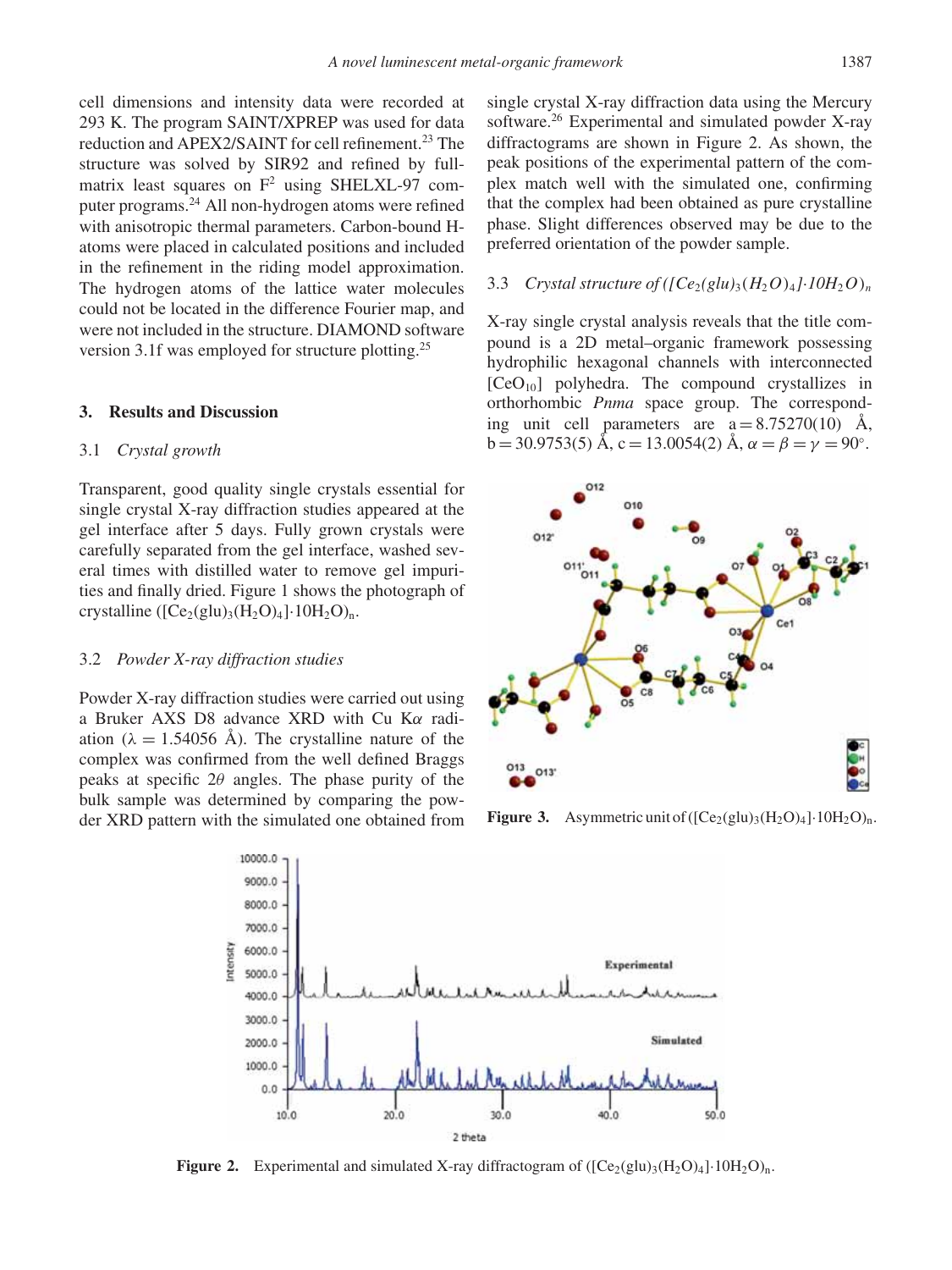| Parameters                                       | $([Ce2(glu)3(H2O)4]\cdot 10H2O)n$                                                    |
|--------------------------------------------------|--------------------------------------------------------------------------------------|
| Empirical formula                                | $C_{15}H_{46}Ce_2O_{26}$                                                             |
| Formula weight (M)                               | 922.76                                                                               |
| Temperature $(T)$ (K)                            | 296(2)                                                                               |
| Wavelength (Mo $K\alpha$ ) (Å)                   | 0.71073                                                                              |
| Crystal system                                   | Orthorhombic                                                                         |
| Space group                                      | Pnma                                                                                 |
| Unit cell dimensions                             | a (Å) = 8.75270(10), $\alpha = 90^{\circ}$                                           |
|                                                  | $b(A) = 30.9753(5), \beta = 90^{\circ}$                                              |
|                                                  | c (Å) = 13.0054(2), $\gamma = 90^{\circ}$                                            |
| Volume V $(\AA^3)$                               | 3525.99(9)                                                                           |
| Z, Deale $(\rho)$ (Mg/m3)                        | 4, 1.708                                                                             |
| Absorption Coefficient, $\mu$ (mm-1)             | 2.636                                                                                |
| F(000)                                           | 1840                                                                                 |
| Crystal size $(mm3)$                             | $0.30 \times 0.25 \times 0.20$                                                       |
| Colour, nature                                   | colourless, block                                                                    |
| $\theta$ Range for data collection (°)           | 2.52 to 25.00                                                                        |
| Independent reflections $(Rint)$                 | 0.0744                                                                               |
| Limiting indices                                 | $-10$ <h 10,="" <="" <math="">-23 <k 36,="" <="" <math="">-13 &lt; k &lt; 15</k></h> |
| Reflections collected/ unique                    | 18903                                                                                |
| Completeness to $\theta$                         | 99.9%                                                                                |
| Absorption correction                            | Semi-empirical from equivalents                                                      |
| Max, and min, transmission                       | $0.679$ and $0.581$                                                                  |
| Refinement method                                | Full-matrix least squares on $F^2$                                                   |
| Data/restraints/parameters                       | 3171/71/246                                                                          |
| Goodness-of-fit on $F^2$                         | 1.258                                                                                |
| Final R indices $[(I>2\sigma(I))]$               | $R_1 = 0.0446$ , w $R_2 = 0.1024$                                                    |
| R indices (all data)                             | $R_1 = 0.0504$ , w $R_2 = 0.1069$                                                    |
| Largest difference peak and hole (e $\AA^{-3}$ ) | 1.235 and $-1.870$                                                                   |

**Table 1.** Crystal data and structure refinement parameters of  $(Ce_2(glu)_3(H_2O)_4)$ .  $10H_2O$ <sub>n</sub>.

 $R_1 = \Sigma ||F_o| - |F_c|| / \Sigma |F_o: wR_2 = [\Sigma w (F_o^2 - F_c^2)^2 / \Sigma w (F_o^2)^2]^{1/2}$ 

The asymmetric unit of  $([Ce<sub>2</sub>(glu)<sub>3</sub>(H<sub>2</sub>O)<sub>4</sub>]+10H<sub>2</sub>O)<sub>n</sub>$ along with atom numbering scheme is shown in Figure 3. The crystallographic data along with details of structure solution refinements are given in Table 1 and some selected bond lengths and bond angles are presented in Table S1 (Supplementary Information). There is one crystallographically unique cerium atom, one and a half glutarate, two coordinated and five lattice water molecules in the asymmetric unit. Of the five lattice water molecules, three are disordered into several positions (O11, O12 and O13). The asymmetric unit excluding the lattice water molecules are shown in Figure S1 (Supplementary Information). The presence of these coordinated and lattice water molecules provides crystalline stability for the complex *via* a network of hydrogen bonding interactions.

The coordination environment of  $([Ce<sub>2</sub>(glu)<sub>3</sub>(H<sub>2</sub>O)<sub>4</sub>]$ .  $10H<sub>2</sub>O<sub>n</sub>$  is shown in Figure 4. As shown, each cerium atom is decacoordinated with respect to eight oxygen atoms from five different glutarate moieties and the remaining two are from coordinated water molecules to form a slightly distorted  $[CeO<sub>10</sub>]$  polyhedron while in the related reported structure,<sup>19</sup> cerium(III) ion shows a coordination number of nine defined by four water



**Figure 4.** Coordination environment of  $([Ce<sub>2</sub>(glu)<sub>3</sub>(H<sub>2</sub>O)<sub>4</sub>]$ .  $10H_2O$ <sub>n</sub>.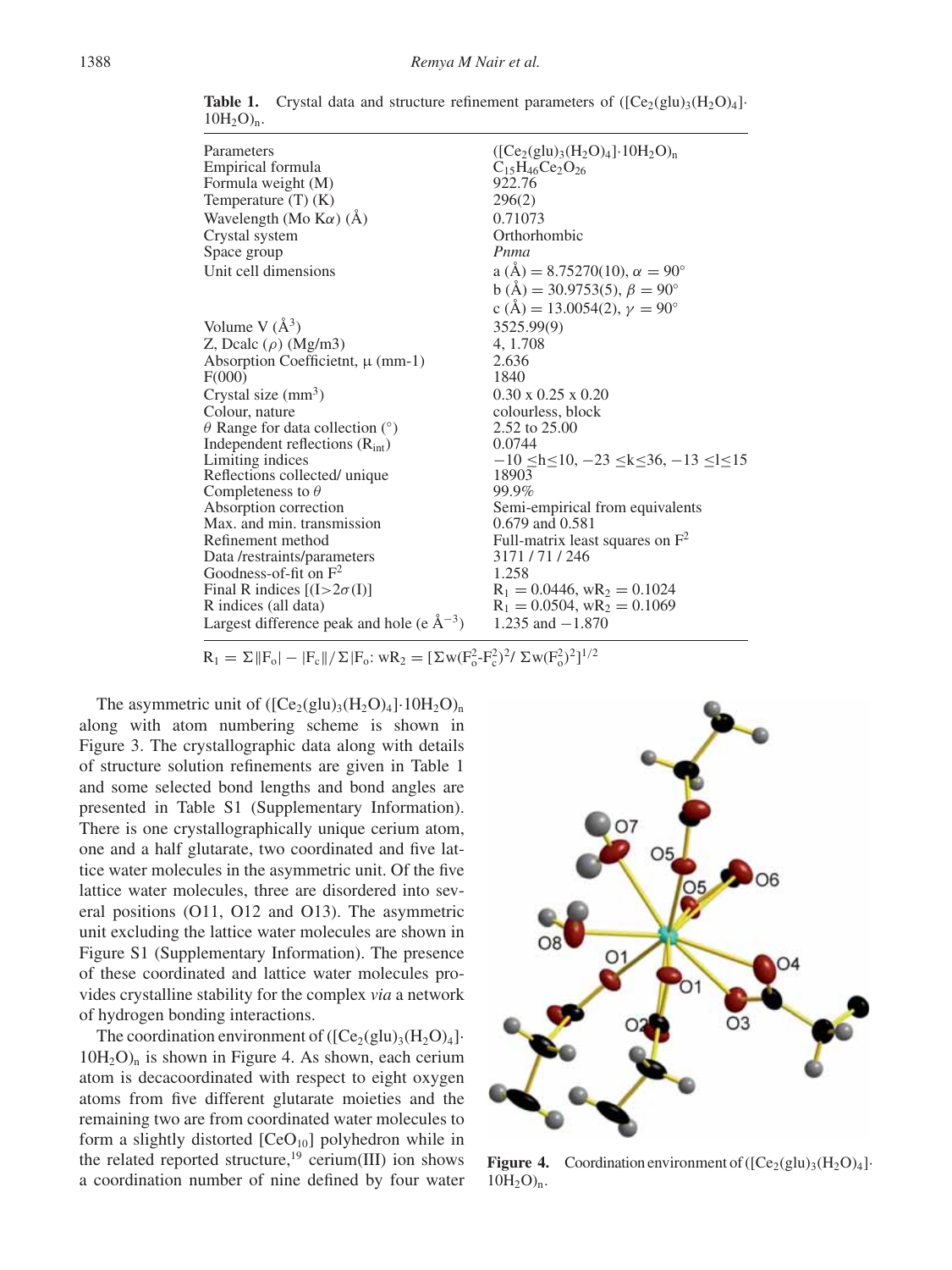oxygen atoms and five carboxylate oxygen atoms from glutarato ligands. In this complex, three of the carboxylate groups are coordinated to the metal ion in a typical bidentate mode and the remaining ones coordinate in a monodentate manner. Through the bidentate coordination, the compound gets chelated which further enhances the stability of the complex. The Ce–O bond lengths are in the range of  $2.444(4)$  Å to  $2.756(4)$  Å and the bond lengths of Ce–O7 and Ce–O8 are 2.611(5) and 2.555(5) Å, respectively. The Ce–O bond distances are comparable to those observed in other Ce(III) complexes except Ce–O1# $6 = 2.729(4)$ , symmetry code: #6  $x+1/2$ , y,-z+1/2 and Ce–O5#3 = 2.756(4), symmetry code:  $\#3 -x+1$ ,-v+1,-z+1, which is a little longer than the literature value. However, the average value of these bond distances is consistent with the reported values for other Ce(III) complexes.<sup>19,27</sup> The carboxylate groups of the glutarate moiety exhibit two types of coordination mode in  $(\text{[Ce}_2(\text{glu})_3(\text{H}_2\text{O})_4)\cdot 10\text{H}_2\text{O})_n$ . In the first case, the carboxylate groups are found to coordinate tridentately on both ends of the molecule and adopt a  $\mu_2-\eta^2$ ,  $\eta$ <sup>1</sup> bridging mode and in the latter case, the carboxylate groups are found to coordinate tridentately on one

side and bidentately on the other side. Thus, the carboxylate oxygens of the glutarate moiety can act both as bis-bridging and bis-chelating unit.

In this structure, the adjacent  $[CeO<sub>10</sub>]$  polyhedra are connected *via* bridging oxygen atoms (O1 and O5) of the carboxylate groups of glutarate and the bridging of the cerium centres by the glutarate oxygens results in the formation of O–Ce–O 1D polymeric chains (Figure 5). Within this 1D chain,  $Ce \cdots Ce$  non-bonding distance is found to be  $4.3854(4)$  Å. These 1D chains are then interconnected by the pillaring glutarate units to form the 2D structure. The perspective view of the 2D structure along the crystallographic 'c' axis is shown in Figure 6. An importantant characteristic of this structure is the presence of hexagonal channels. Lattice water molecules are found to be entrapped in some of these channels which make them hydrophilic. The polyhedral design of the compound clearly presents these hexagonal channels (Figure 7). It was well-established that porous MOFs have potential applications in the field of gas storage and adsorption.<sup>28,29</sup>

The hydrogen bonding interactions are summarized in Table 2. Here, the lattice water molecule O9 acts



**Figure 5.** 1D polymeric chain formed by bridging oxygen atoms.



**Figure 6.** Perspective view of the 2D structure of  $([Ce<sub>2</sub>(glu)<sub>3</sub>(H<sub>2</sub>O)<sub>4</sub>]+10H<sub>2</sub>O)<sub>n</sub>$ along 'c' axis. (Lattice water molecules are omitted for clarity).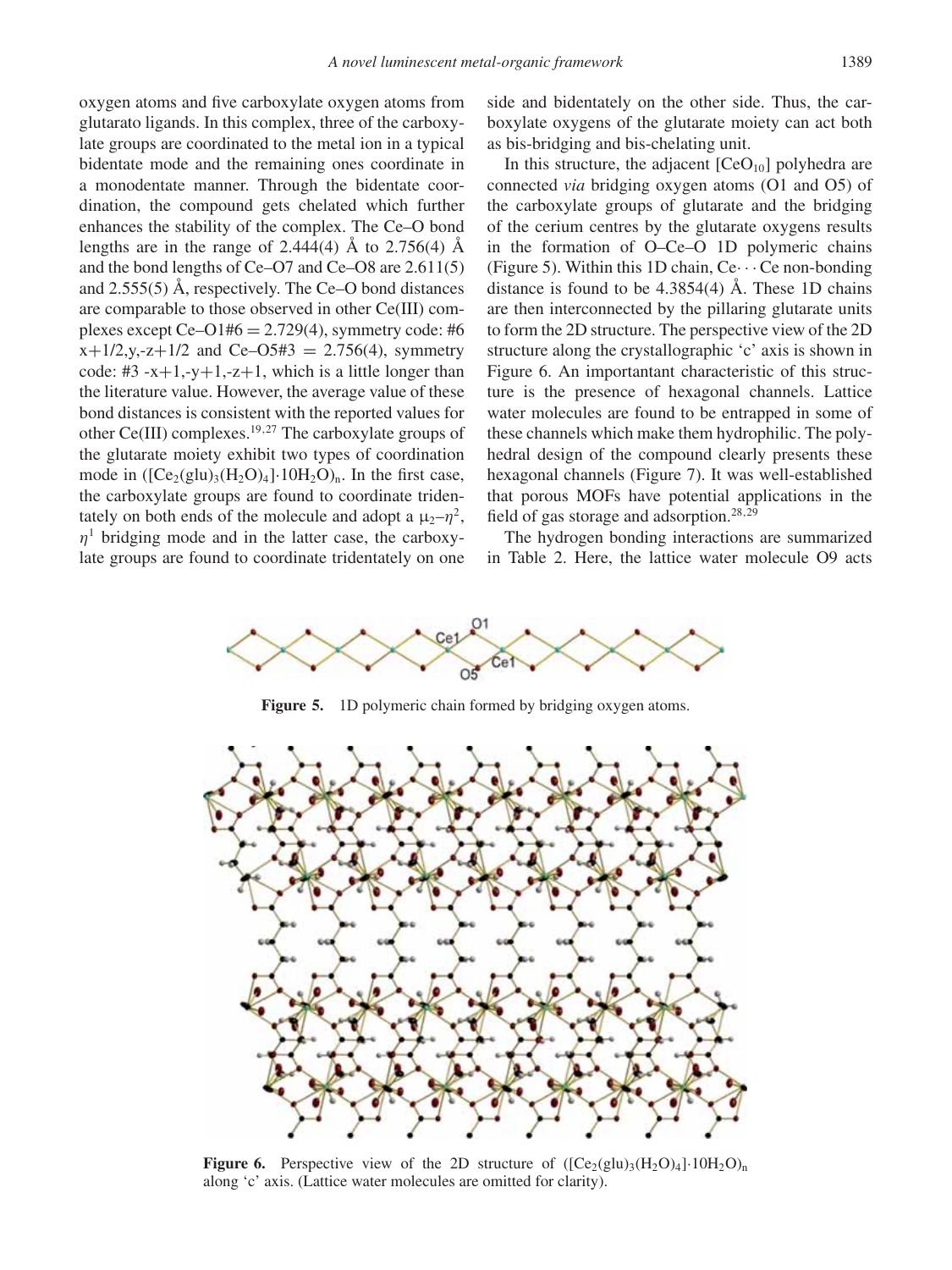

**Figure 7.** Polyhedral view of hydrophilic hexagonal channels in  $([Ce<sub>2</sub>(glu)<sub>3</sub>(H<sub>2</sub>O)<sub>4</sub>]\cdot 10H<sub>2</sub>O)<sub>n</sub>$ .

**Table 2.** Hydrogen bonds for  $([Ce<sub>2</sub>(glu)<sub>3</sub>(H<sub>2</sub>O)<sub>4</sub>]\cdot 10H<sub>2</sub>O)<sub>n</sub>$ .

| $D-H \cdots A$                  | $d(D-H) (\AA)$ | $d(H \cdots A) (\AA)$ | $d(D \cdots A) (\AA)$ | $\langle$ (DHA) (°) |
|---------------------------------|----------------|-----------------------|-----------------------|---------------------|
| $C(2) - H(2B) \cdots O(2) \# 6$ | 0.97           | 2.51                  | 3.369(8)              | 148.2               |
| $O(8) - H(8A) \cdots O(10)$ #7  | 0.89(2)        | 1.93(3)               | 2.798(12)             | 165(6)              |
| $O(8) - H(8B) \cdots O(3)$ #6   | 0.89(2)        | 1.84(2)               | 2.723(7)              | 170(7)              |
| $O(7)$ -H(7C) $\cdots$ O(9)#7   | 0.904(15)      | 1.94(5)               | 2.769(7)              | 153(8)              |
| $O(9) - H(9A) \cdots O(10)$     | 0.90(2)        | 2.14(3)               | 2.999(15)             | 158(6)              |
| $O(9)$ -H(9B) $\cdots$ O(6)#8   | 0.90(2)        | 1.87(2)               | 2.760(7)              | 171(9)              |
| $O(7) - H(7D) \cdots O(4) \#2$  | 0.91(2)        | 1.89(4)               | 2.766(7)              | 161(10)             |

Symmetry transformations used to generate equivalent atoms:

#1 x,-y+3/2,z #2 x-1/2,y,-z+1/2 #3 -x+1,-y+1,-z+1.

#4 -x+3/2,-y+1,z+1/2 #5 -x+3/2,-y+1,z-1/2 #6 x+1/2,y,-z+1/2.

#7 x,y,z-1 #8 x+1/2,y,-z+3/2.

as both donor and acceptor and is involved in hydrogen bonding to carboxylate oxygen atoms O6 and O7, respectively. Similarly the lattice water molecule O10 acts as acceptor and is hydrogen bonded to O9 and to hydrogen atom of one of the coordinated water molecules, O8. The other hydrogen atom of the coordinated water molecule O8 is bonded to carboxylate oxygen atom O3. Similarly, hydrogen atom of the coordinated water molecule O7 is bonded to carboxylate oxygen atom O4. The hydrogen bonds are also supplemented by  $C-H \cdots O$  hydrogen bonding interaction between C<sub>2</sub> carbon and carboxylate oxygen atom, O<sub>2</sub>. These observations indicate that the noncovalent interactions provide significant contribution to the stabilisation of the 2D framework. Figure 8 shows the hydrogen bonding in  $(Ce_2(glu)_3(H_2O)_4|\cdot 10H_2O)_n$ .

### 3.4 *FT-IR spectral studies*

FT-IR spectral studies were carried out to analyze the functional groups present in the complex and the resulting spectrum is shown in Figure S2 (Supplementary Information). The spectrum shows a broad band of OH stretching vibration of water molecules at 3413 cm<sup>-1</sup>. The strong band at 1700 cm<sup>-1</sup> attributed to  $v(C=O)$ vibration of carboxylic acid group of the free ligand is absent in the spectrum of the complex indicating coordination of ligand to the metal through carboxylate group after deprotonation.30 The asymmetric and symmetric stretching vibrations of the carboxylate group are observed at 1540 and 1417 cm−1, respectively. A weak absorption band at 2970  $cm^{-1}$  is attributed to  $ν$ (CH) vibration of CH<sub>2</sub> group.<sup>31</sup> Stretching vibration of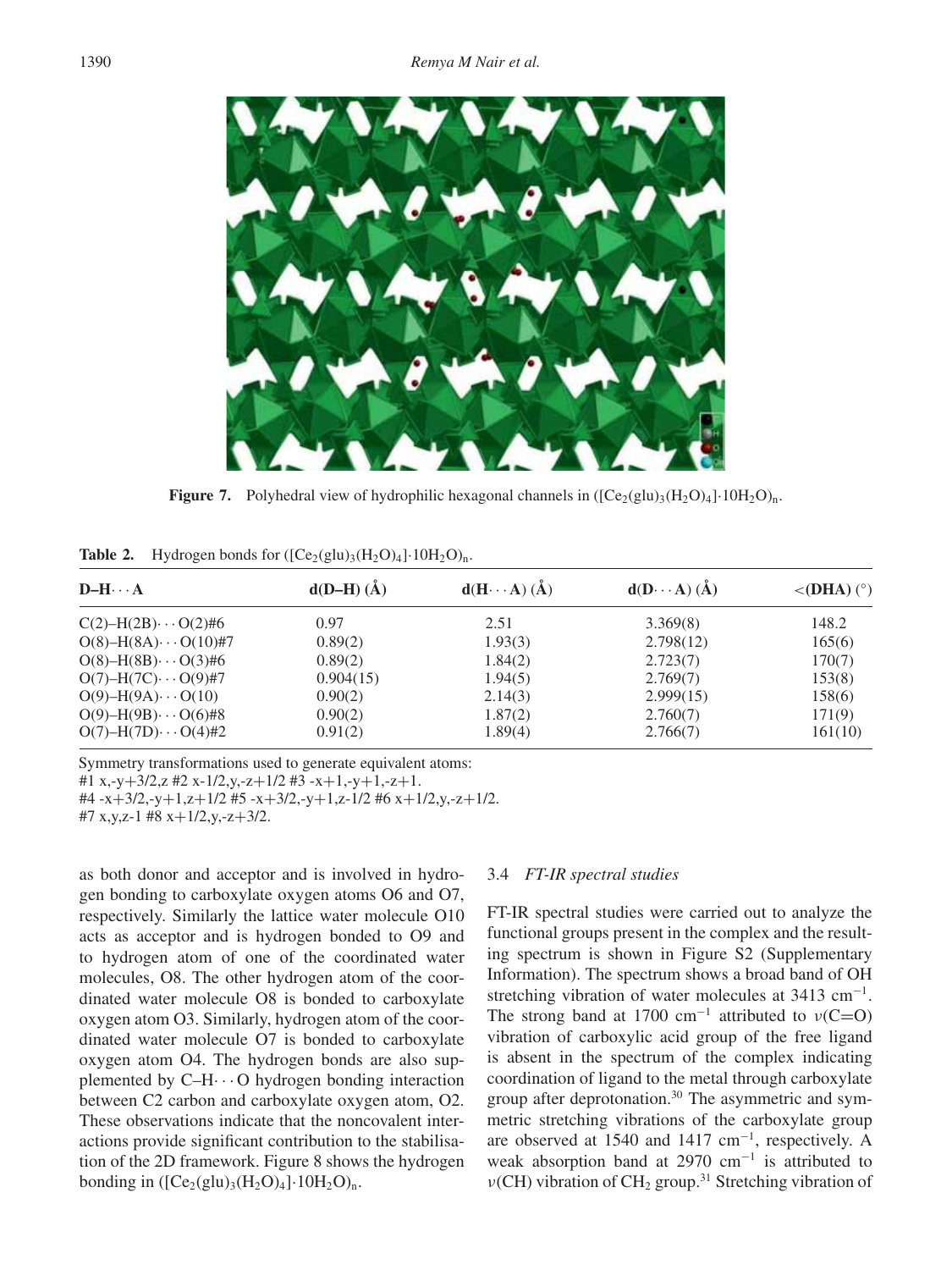

**Figure 8.** Hydrogen bonding interactions in  $\left( \frac{\text{Ce}_2(\text{glu})_3(\text{H}_2\text{O})_4 \cdot 10\text{H}_2\text{O}}{\text{n}} \right)$ 



**Figure 9.** TG/DTG curve of  $([Ce<sub>2</sub>(glu)<sub>3</sub>(H<sub>2</sub>O)<sub>4</sub>]\cdot 10H<sub>2</sub>O)<sub>n</sub>$ .

C–C bond appears at 1058 cm−1. The bending vibration of COO<sup>−</sup> is observed at 645 cm−1.

## 3.5 *Thermogravimetry*

The thermal decomposition behaviour of the crystals was investigated and the thermogram is shown in Figure 9. From the figure, it is clear that the compound decomposes in three stages. The first weight loss of 14.59% in the temperature range 70–230◦C corresponds to the loss of water molecules (calculated: 14%). The next two stages correspond to the total removal of the organic ligand moiety with the formation of



**Figure 10.** UV-Visible spectrum of  $([Ce<sub>2</sub>(glu)<sub>3</sub>(H<sub>2</sub>O)<sub>4</sub>]$ .  $10H_2O$ <sub>n</sub>.

corresponding metal oxide as the final product. The observed and calculated mass losses are 57.21 and 56.78%, respectively.

## 3.6 *UV-Visible absorbtion studies*

The UV-Visible absorption spectrum is shown in Figure 10. The spectrum of Ce(III) is quite different as compared to other lanthanide compounds. The lowest energy transition of Ce(III) involves the promotion of an electron from 4f to the 5d orbitals. Since the ground and the excited states of this  $f<sup>1</sup>$  ion are spin doublets, all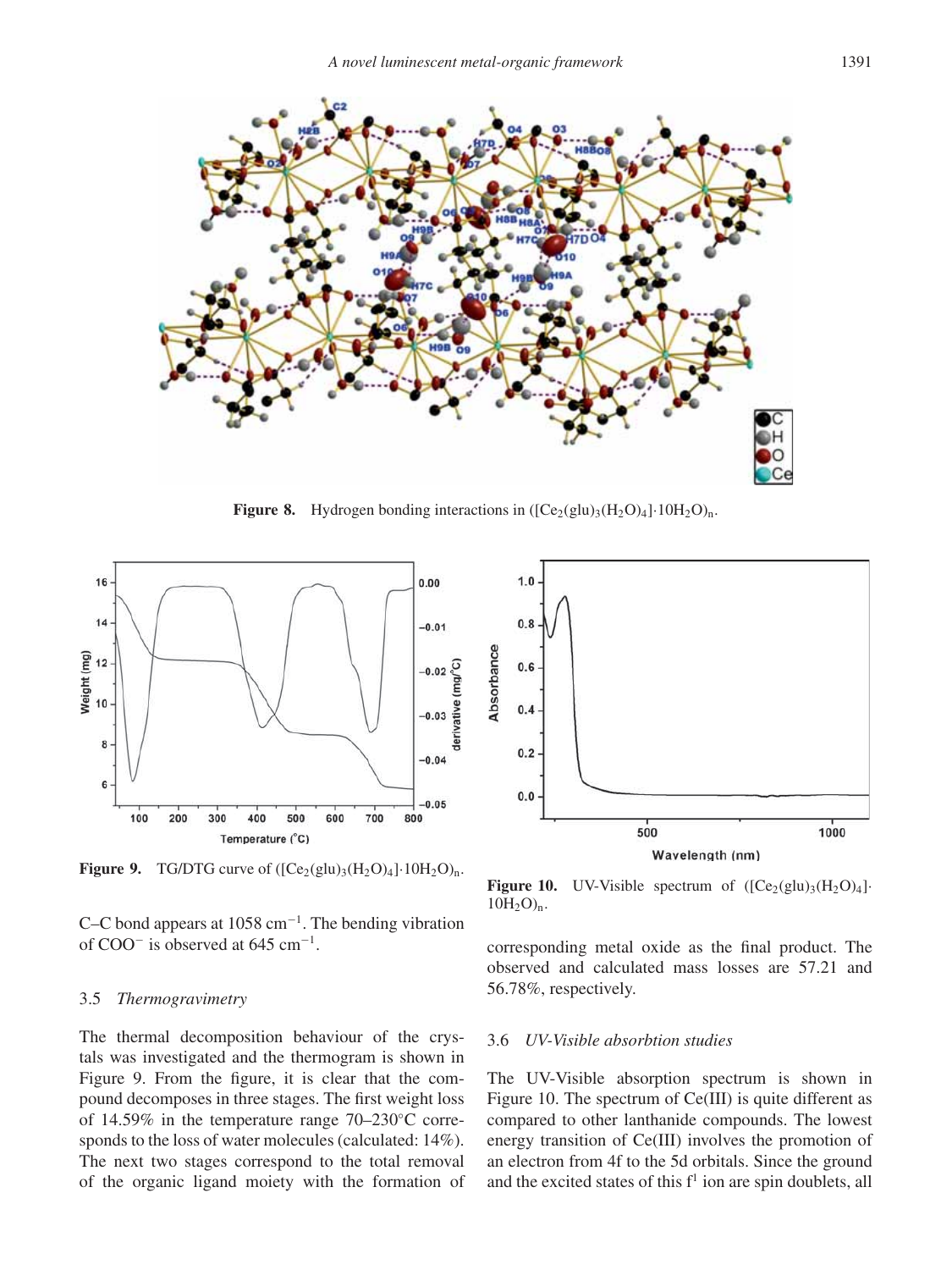transitions are spin-allowed. The corresponding absorptions appear in the UV region. The single absorption peak at 278 nm is due to the 4f-5d electronic transitions in  $Ce^{3+}$  ions. From the spectrum, it is clear that, the crystals are transparent in the entire visible region. Generally, Ce(III) complexes are colourless since the metal centred f-d transition gives rise to an absorption in the near UV region. The free acid is also colourless so upon coordination, the intraligand bands remain in the UV region.<sup>32</sup>

# 3.7 *Photoluminescence studies*

Lanthanide complexes play an important role in luminescence spectroscopy. The chemical structure and the tunability of the position of the strong 4f–5d absorption and the corresponding emissions make  $Ce^{3+}$  ion one of the important constituents in light emitting materials.33,34 The solid state PL spectrum of the complex was recorded using JY Horiba PL meter at room temperature with an excitation wavelength of 300 nm and the spectrum is displayed in Figure 11. The spectrum of Ce(III) shows broad emission band as the emission which result from 4f–5d transitions are generally broad. Usually,  $Ce^{3+}$  emission appears in the UV or blue spectral region.<sup>35</sup> Moreover, Ce(III) lacks an effective f shield and is thus influenced by the crystal field of the ligand leading to the broadening of the emission band.<sup>36</sup>

#### 3.8 *Magnetic susceptibility*

The solid state room temperature magnetic susceptibility of the compound was performed on a Sherwood Scientific



Figure 11. Room temperature solid state photoluminescence spectrum of  $([Ce<sub>2</sub>(glu)<sub>3</sub>(H<sub>2</sub>O)<sub>4</sub>]\cdot 10H<sub>2</sub>O)<sub>n</sub>$ .

MK-1 magnetic susceptibility meter. In lanthanides, paramagnetism is due to the presence of 4f electrons that were effectively shielded by  $5s^25p^6$  electrons. Moreover, the spin orbital coupling for the unpaired electrons in the f orbitals of the lanthanides is quite strong. Usually, Ce(III) complexes show effective magnetic moment in the range  $2.34-2.57$  BM.<sup>37</sup> In the case of  $([Ce<sub>2</sub>(glu)<sub>3</sub>(H<sub>2</sub>O)<sub>4</sub>]+10H<sub>2</sub>O)<sub>n</sub>$ , effective magnetic moment was calculated using the relation  $\mu_{eff} = 2.828$  $(X_m T)^{1/2}$ , where  $X_m$  is the molar susceptibility corrected using Pascals constants.38 The data showed that the compound is paramagnetic with  $\mu_{eff} = 2.56$  B.M..

#### **4. Conclusions**

A novel 2D metal–organic framework, poly[tetraaquatriglutaratodicerium(III) decahydrate] was successfully grown by single gel diffusion technique at room temperature. The crystals obtained were transparent and needle shaped. Single crystal X-ray diffraction study revealed that the compound is a porous metal–organic framework which crystallizes in orthorhombic space group *Pnma*. The metal coordination give rise to 1D chains which are further connected by glutarate ligands to form a 2D architecture. One of the important structural features of the compound is the presence of hydrophilic hexagonal channels. The stoichiometry of the compound was analyzed by elemental analysis and the molecular formula obtained,  $([Ce<sub>2</sub>(glu)<sub>3</sub>(H<sub>2</sub>O)<sub>4</sub>]\cdot 10H<sub>2</sub>O)<sub>n</sub>$  is in accordance with single crystal X-ray diffraction results. The FT-IR spectral studies showed that the ligand is coordinated to the metal through carboxylate oxygen atom. Powder X-ray diffractogram confirmed the bulk purity and crystalline nature of the grown crystal. The thermogram showed that the compound decomposes in three stages and oxide of cerium was obtained as the final decomposition product. The optical absorption study indicated that the compound is transparent in visible region. The photoluminescence spectrum showed a broad emission band. Magnetic studies revealed paramagnetic behaviour of the complex with one unpaired electron.

#### **Supplementary Information (SI)**

CCDC 1016358 contains the supplementary crystallographic data for the compound  $(Ce_2(glu)_3)$  $(H_2O)_4$ <sup>1</sup>·10H<sub>2</sub>O<sub>)n</sub>. These data can be obtained free of charge *via* www.ccdc.cam.ac.uk/conts/retrieving.html, or from the Cambridge Crystallographic Data Centre, 12 Union Road, Cambridge CB2, 1EZ, UK; Fax: (+44) 1223-336-033, or e–mail: deposit@ccdc.cam.ac.uk. Some selected bond lengths and bond angles of the